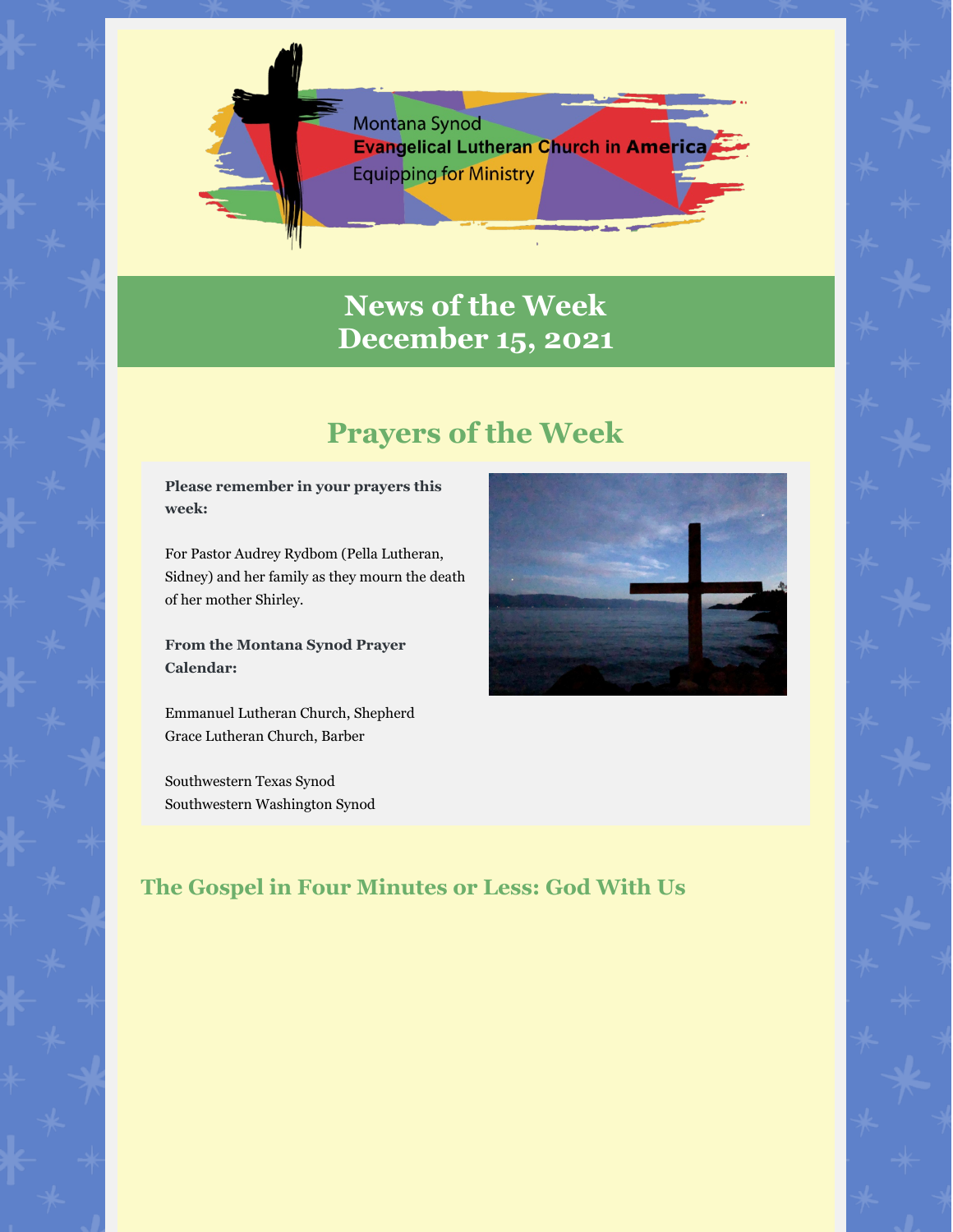

## **The Montana Synod welcomes new interim treasurer, Dave Scholten.**



Dave is a member of Bethel Lutheran Church in Great Falls, Montana and lives in Ulm. He has worked a variety of jobs in the banking industry and currently runs an audit and consulting firm which has grown over the years from one bank client in Dutton, to dozens of community and regional banks throughout the western United States. His work allows him to travel, work hard, and try to be as kind and encouraging as an auditor can be.

Dave was born in Minnesota and raised in the Reformed Church of America. His first experience with Montana was as a five-year-old on a family trip to Yellowstone where he was bitten by a bear. Through that

trip he fell in love with the mountains but is still a little afraid of bears.

As an adult, Dave moved to Montana and raised a family with his wife, Tamy. They have two adult children: Bridger (married to Natalie) and Aiyana.

In 2012, Dave and his family became part of Bethel Lutheran and the ELCA. He completed LPA training in 2016 and coaching training in 2019 and is now stepping in to complete Sue Ost's term as Sue leaves to focus on other opportunities. A new treasurer will be elected at the 2022 Synod Assembly.

Through the varying ways he is involved in the church, Dave is excited to be part of a rich tradition and sees challenges as opportunities for richer, fuller, deeper relationships with God and one another.

### **Disaster Response**

Dear Friends of the Montana Synod,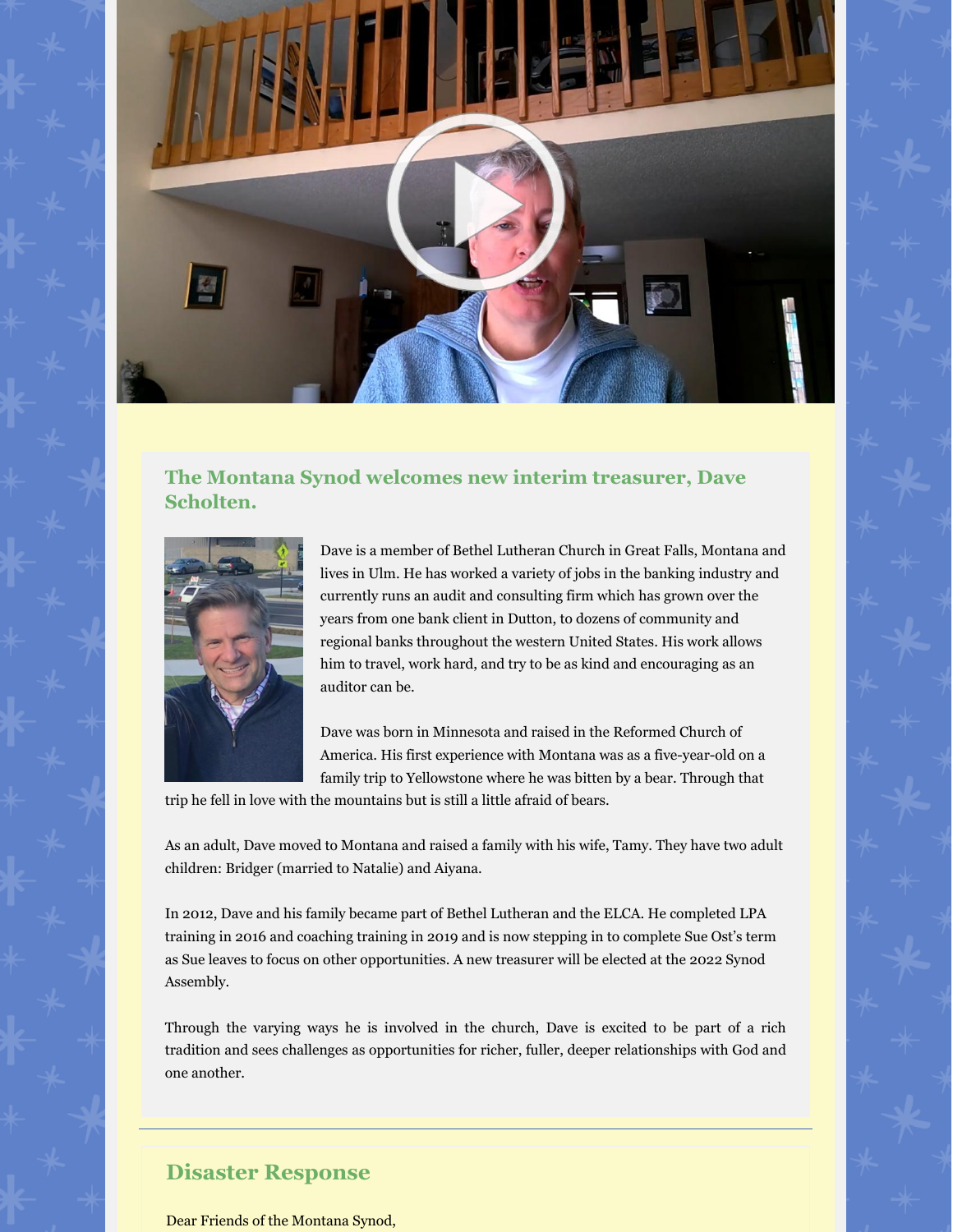Some of you have reached out in generosity wondering how you might assist the people of Denton and Great Falls after the destructive fires last week. Thank you for you willingness to help your neighbor in need!

The Montana Synod has a Disaster Relief Fund set up to assist congregations and communities after a disaster such as a fire. And we have a coordinator, Dick Deschamps, who connects us with the other disaster relief personnel on the ground so that we can best help meet unmet needs that are not offered by other organizations or resources. We have already begun that communication with the proper persons in those communities to discover how we can helpfully respond to the recovery effort of the fires at both Denton and in Great Falls. But because the recovery is still in the beginning stages, we are still in learning mode.

If individuals or congregations would like support these communities or others in the MT Synod during their time of need after a disaster, including the Denton and Great Falls fires, please encourage them to **send a donation to the MT Synod disaster relief fund for our use in responding to this disaster and others. That can happen through the website by clicking the GIVE link at the bottom of the home page or by sending a check to the synod office (no cash please). Just indicate that it should go to the Lutheran Disaster Response and it will be used for those purposes.**

Also, if your community ever experiences a disaster such as a fire, these funds are available for you and your congregation to use to help support people with unmet needs. While this fund is not bursting with money, we can offer some assistance. Please contact Bishop Laurie, Dick Deschamps or the Synod Office for more information on how to receive some funding assistance after a disaster.

Rev. Dr. Laurie Jungling Bishop, Montana Synod ELCA ljungling@montanasynod.org Office: 406-453-1461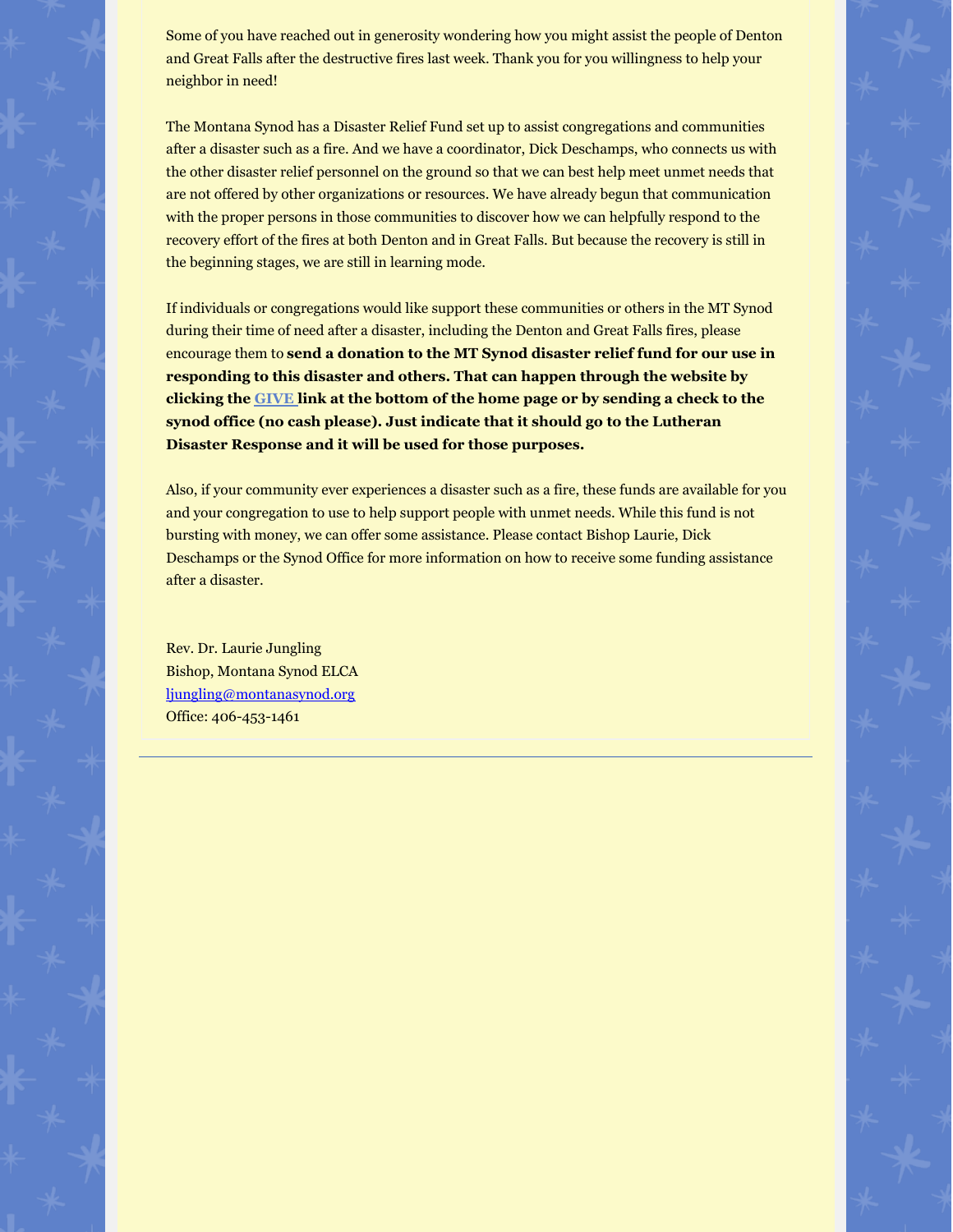#### **Russian Correspondent** Advent 2021

### General Synod of the Evangelical Lutheran Church of Russia



"Heal me, Lord, and I will be healed." - these words from Jeremiah 17 were the theme of the 5<sup>th</sup> General Synod of the Evangelical Lutheran Church of Russia (ELCR), held October 15-16 on the premises of the Theological Seminary in the Cathedral of Sts. Peter and Paul in St. Petersburg (photo left). This biennial meeting of the western and eastern parts of the Russian focused church church on

administration and representation, theological education, confessional identity, public relations, and other common issues of ministry.

Among the items of on the agenda was

my presentation of the results of three years of committee work on a new, comprehensive liturgical resource that includes settings for Sunday worship, special holy day worship services, occasional services, commentary, and everything related to the lectionary. All in all, almost 500 pages of materials have been prepared for a "test run" on congregations throughout the country.

At present the materials have been distributed as non-bound hard copies which can be placed into folders (also provided) for use during worship; the resource is also available in electronic format for those who would prefer to print on their own or use a projector. This trial version of the liturgical resource was given to synod delegates so that they might further distribute it and test it out in the "real

life" conditions of their congregations. Evaluation forms are to be filled out by the middle of 2022, and the comments and requests made by congregational leaders will be considered for further editing and improvement. If all goes according to plan, the final version will be ready for approval at the next General Synod, followed by publication in book format.



Pastor Viktor Weber (TS '12) was installed as the new area dean of central Russia using the new order of installation the service book.

**Click here to download the full advent newsletter!**

# **Invitation to Vital Congregations Training for Leaders**

Is your congregation ready to take some steps (even small steps) toward renewal or revitalization? Are you ready to try some new things, share some ideas, gain a greater understanding of the broader mission, bring clarity about your own congregation's mission, acquire knowledge on how to live that out in community, gain confidence to share what you have learned with the world, and find new allies from within a cohort of congregations? Then, you are invited to attend the 2022 Spring Session of the ELCA Vital Congregations Re-BOOT Camp.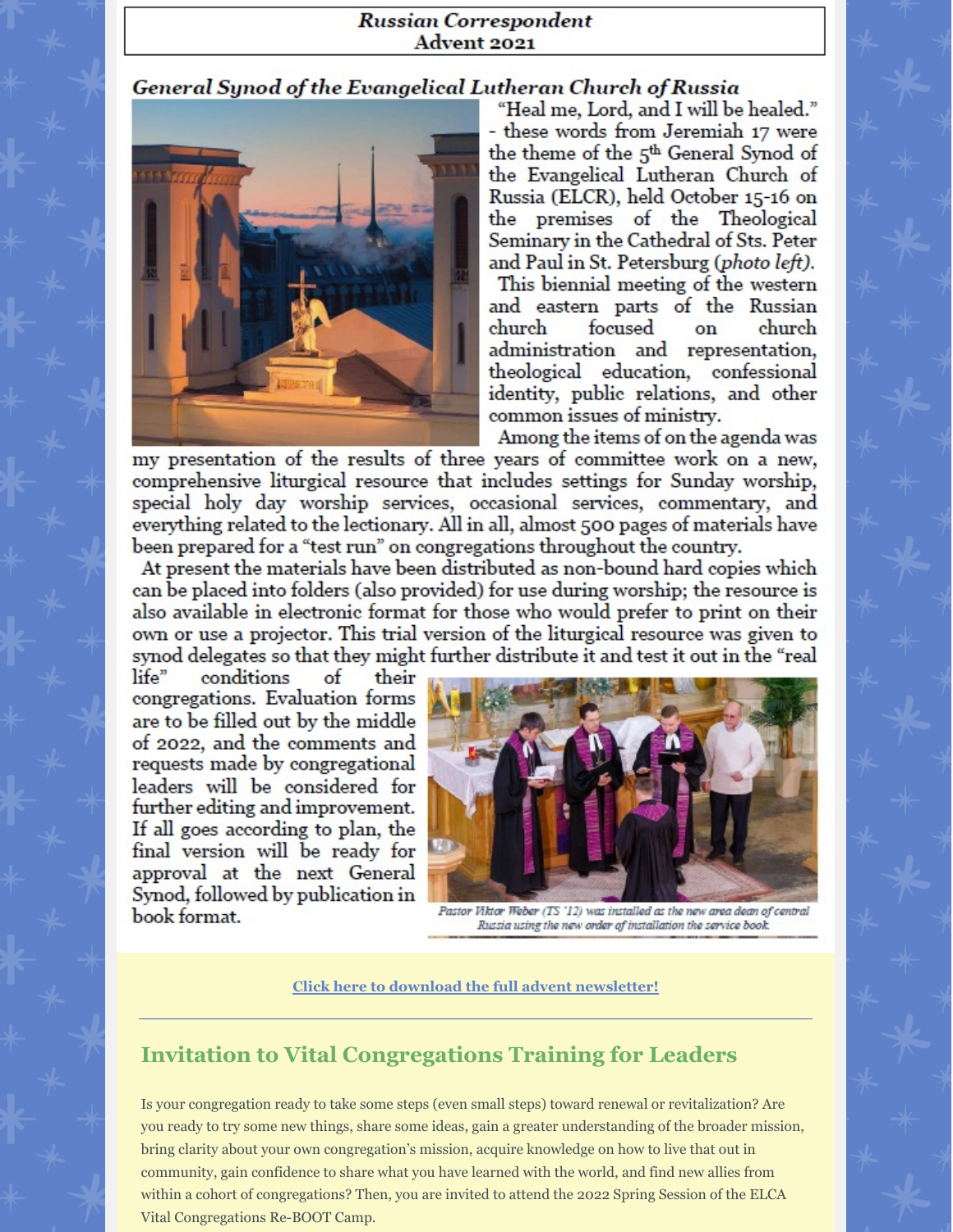This is a fast paced co-creative and co-experimental RE-BOOT CAMP facilitated by leaders with steep experience in redeveloping congregations as well as added guest presenters from a variety of settings with a wealth of knowledge. These principles and more will be explored: focusing on Jesus and justice, being expectant of the Holy Spirit, living as disciples of Jesus, multiplying leaders who are young, diverse and bring fresh insights, and aligning with purpose and core values.

This will be a four-session training. The training sessions will be held two times per day from 1:30-3:00 p.m. (eastern time) and from 7:30-9:00 p.m. (eastern time) on January 13<sup>th</sup>, January 27<sup>th</sup>, February 3<sup>rd</sup> and February  $17^{\text{th}}$ . You may choose the best time each day that works for you. All sessions will be recorded and available to all registered participants. Pastors and congregations are encouraged to come as teams of 3–5 people for a time of inspiration, learning, planning, sharing, experimenting, visioning, and implementing. *NOTE: This training is for people who did NOT attend the Vital Congregations Re-BOOT Camp in 2021.*

For more information please contact your synod's DEM (Director for Evangelical Mission), or contact Neil Bullock at Neil.Bullock@elca.org (773) 380-2884 or Rev. Anna-Kari Johnson (773) 990- 0814 Anna-Kari.Johnson@elca.org

All courses will be coordinated by DEM Rev Nancy Nyland, and team in partnership with the ELCA Christian Community and Leadership Congregational Vitality Team.

With our thanks and prayers for you all in Jesus Christ, Beautiful Savior,

#### **Anna-Kari**

**Pastor Anna-Kari Joy L. Johnson Associate Director for Congregational Vitality ELCA Christian Community and Leadership 773.990.0814 (cell) 773.380.2467 (w) or 800.638.3522, ext. 2467 (w)** Anna-Kari.Johnson@elca.org ELCA.org | blogs.elca.org/congregationalvitality

## Click here to download the Vital Congregations PowerPoint

**The Montana Synod Staff will be providing a recorded sermon following the lectionary for any interested, especially those congregations currently without a pastor. Check the Synod website every Friday or the Vimeo playlist here. These will be provided every week now through the end of the year. There will be no sermon provided for January 2nd.**